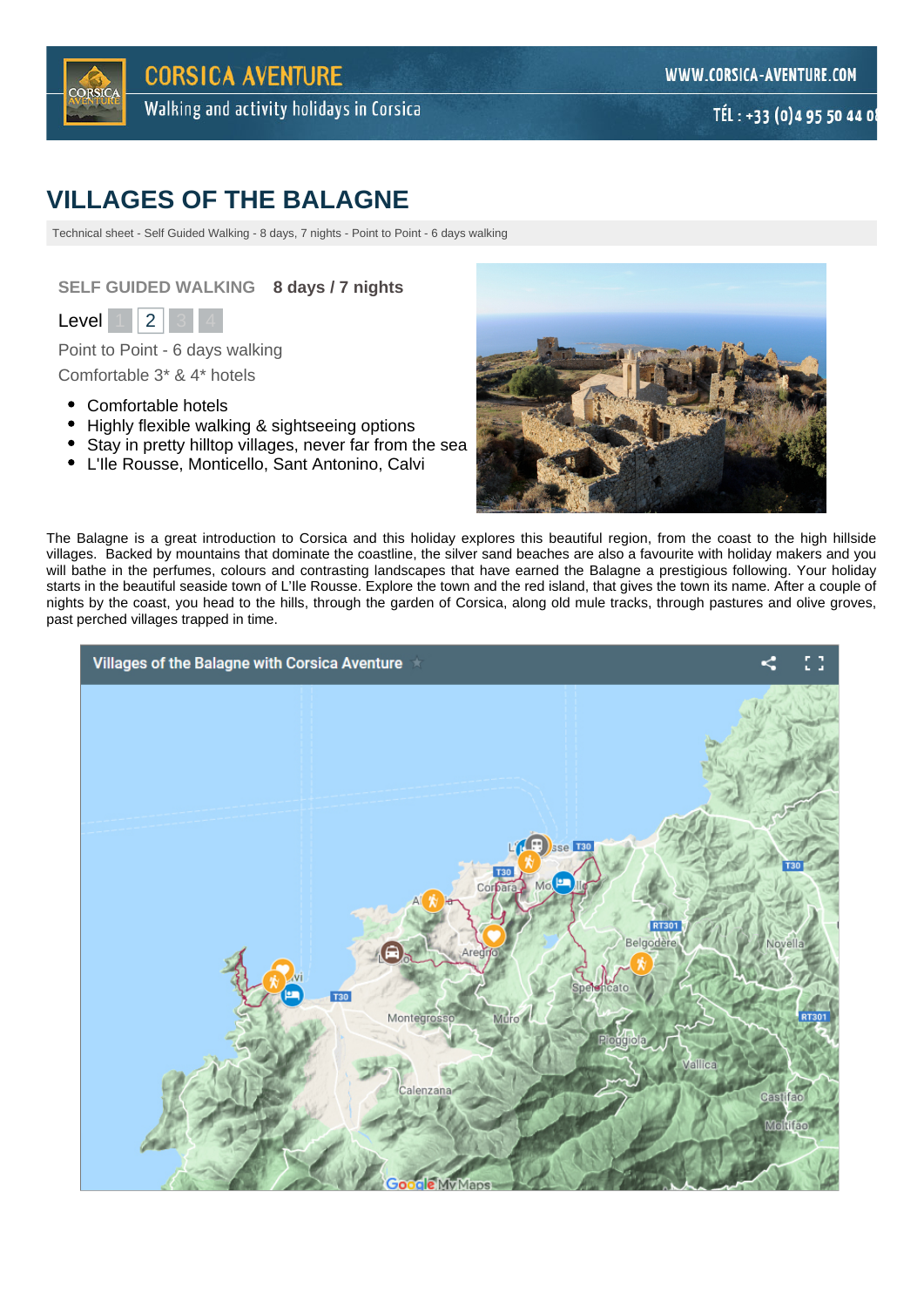

#### **Day 1 - L'Ile Rousse**

Your holiday starts in L'Ile Rousse, on the North West coast. Check into your hotel before exploring the cobbled streets of the old town, the cafés of the Place des Platanes, one of the beautiful beaches and the 'Red Isle' that gives the town's name. The town was founded by Pascal Paoli, in response to the Genoese at Calvi, and has a wonderful lived in feel. Optional coastal walk to the Parc de Saleccia, a beautiful Mediterranean garden.

### **Day 2 - Algajola to L'Ile Rousse**

Today is a pleasant stroll through the Balagne, you take the train to the village of Algajola. The tracks hug the coast, and the views are sublime on this short 15 min ride. From Algajola you climb between dry stone walls to the artists village of Pigna, the narrow streets of the village are home to various crafts. From Pigna you take a path to Corbara, and pass through narrow alleyways of the village of Corbara before dropping down to return to Ile Rousse.

**13km, 4h00, +430m, -430m.**

#### **Day 3 - L'Ile Rousse to Monticello**

Your walking starts at L'Ile Rousse, before climbing along old mule tracks via the hamlets of Santa Reperata to Monticello, you can even do a detour to the Cima Sant'Angelo at 562m for a true birds eye view. The village of Monticello is perched high above L'Ile Rousse and is home to many a French celebrity. The walking is very flexible and we offer a circular walk around the village with views over L'Ile Rousse and the Regino valley. Stay in a charming hotel in Monticello.

**12.5km, 4h00, +665m, -435m.**

#### **Day 4 - Speluncato to Monticello**

After a short transfer, you are dropped in the perched village of Speluncato. After exploring this high villages, you have a choice of walks today via perched villages and paths that down drop onto the Regino plain, between market gardens, past old chapels and ruins of long forgotten hamlets before climbing again to the village of Monticello. Another night in the heart of the village of Monticello.

**15km, 5h00, +305m, -595m.**

### **Day 5- Corbara to Lumio**

From the Convent at Corbara, you pass through the villages of the Haute Balagne including the village of Sant Antonino, one of the most beautiful villages on the island before walking via the village of Cateri, past a Convent and washouses to Lavatoggio. From here we follow on across lofty land, climbing to the abandoned village of Occi high above Lumio. The village was deserted in the 20th Century, when no road could be built for access. The views from here towards Calvi are sublime. A transfer takes you from Lumio to Calvi for your nights stop.

**13.5km, 5h30, +555m, -665m.**

#### **Day 6 - Calvi to La Revellata**

There are a few walks to do in Calvi. The first is a beautiful walk on the Revellata peninsula, an unspoilt area of maquis and sea cliffs. Head around the coast towards the lighthouse, a real highlight of the trip. This protected area is a haven for wildlife, with much flora and fauna that is found only here. The walk passes along sea cliffs and down to unspoilt coves, your journey back can be extended to take in Notre Dame de la Serra, high above Calvi, this beautiful chapel is the ideal spot for a few shots.

**13km, 4h00, +475m, -475m.**

#### **Day 7 - Capu di a Veta**

Relax today or take a challenging walk to the summit of Capu di a Veta and the Austrian cross at 700m above Calvi for which you will need to leave early but the views are sublime. If you want an easier day, just enjoy Calvi, hire a bike, take time at the beach or explore the Genoese citadelle and town.

**11km, 5h00, +700m, -700m.**

#### **Day 8 - Calvi**

End of holiday in Calvi, extra nights and transfers available, please ask for details.

**This itinerary is correct at time of publication. Should situations arise that are beyond our control, such as severe weather conditions, or other such factors that could put your safety at risk, the itinerary may be modified.**

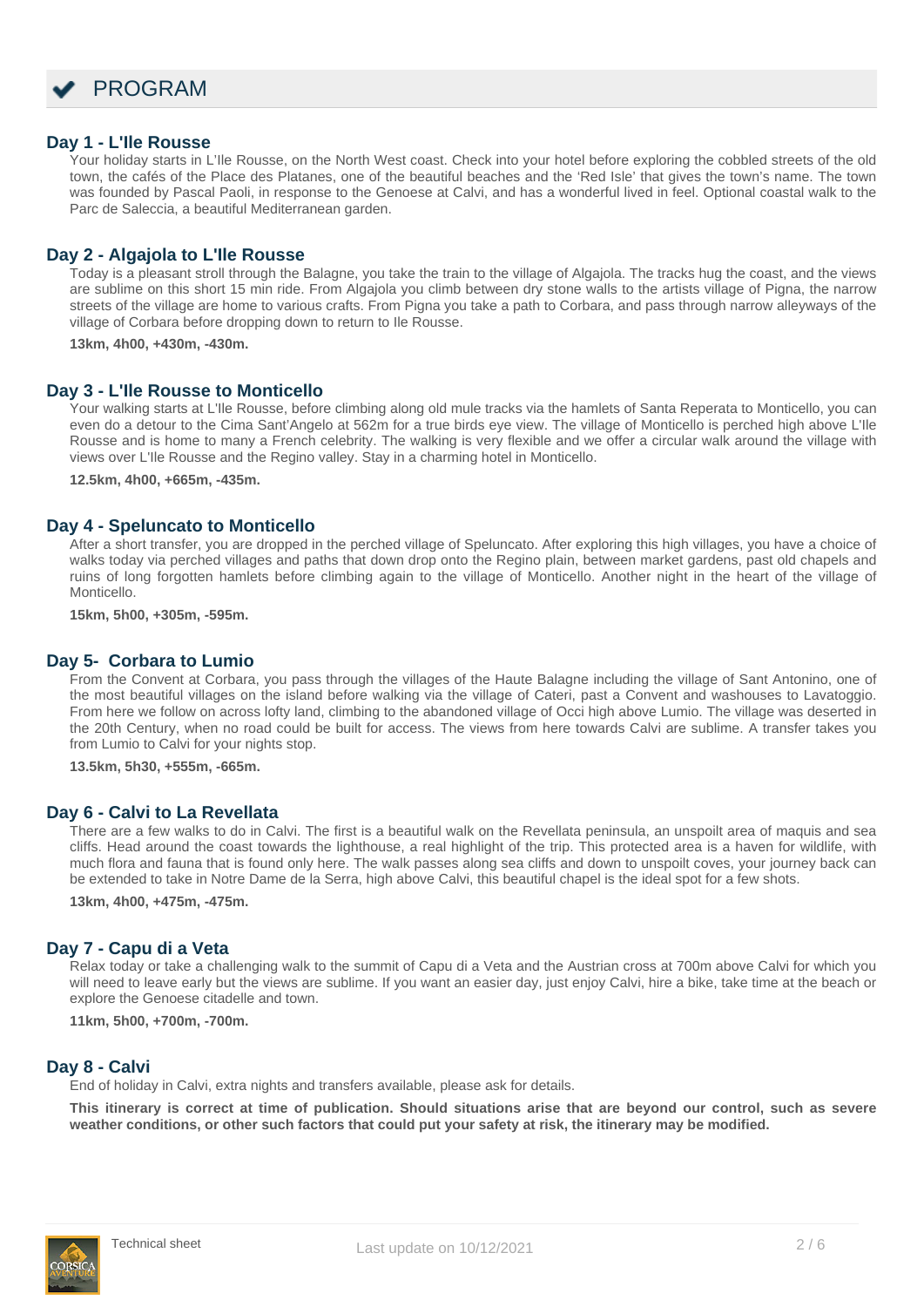

| <b>Starts</b>                 | At your first hotel in L'Ile Rousse.                                                                                                                                                                                                                                                                                   |
|-------------------------------|------------------------------------------------------------------------------------------------------------------------------------------------------------------------------------------------------------------------------------------------------------------------------------------------------------------------|
| <b>Ends</b>                   | At your hotel in Calvi after breakfast.                                                                                                                                                                                                                                                                                |
| <b>Access</b>                 | Calvi Airport or L'Ile Rousse Port, Bastia Airport or Port. If you arrive into Ajaccio,<br>please ask for details of transport connections. Air tickets and boat reservations<br>available, please ask for a quotation.                                                                                                |
| <b>Accommodation</b>          | Hotel 3* & 4*, in a twin/double room, please request at time of reservation.<br>Continental breakfast (tea, coffee, milk, bread, butter, jam).<br>Evening meals night 3 (based on local specialties, including a starter, a main course<br>and a dessert).                                                             |
|                               | Should you have any food allergies, dietary requirements or special requests, please<br>advise at time of booking.                                                                                                                                                                                                     |
| <b>Number of participants</b> | Reservations for minimum of 2 participants. NB. For safety reasons we do not accept<br>solo hiker reservations on Self-Guided treks.                                                                                                                                                                                   |
| <b>Level</b>                  | Gentle 3-4 hours of effective walking with ascents. Accessible to occasional walkers<br>and to anyone in good health, you don't have to be a seasoned hiker to enjoy these<br>walks.                                                                                                                                   |
|                               | Moderate Involve longer walks, generally from 4-6 hours a day. The nature of the<br>terrain presents little technical difficulty but some previous hill walking experience is<br>useful. The ascents will vary from 400m to 800m altitude gain per day.                                                                |
|                               | See our level ratings.                                                                                                                                                                                                                                                                                                 |
|                               | There are two options in the walking notes provided offering greater flexibility.                                                                                                                                                                                                                                      |
| <b>Guiding</b>                | Self-Guided Walking. We provide you with a Travel Dossier complete with A4 copies<br>of the IGN maps and a walking guide created by our team. During your hike our<br>24-hour assistance service will also be able to answer all your questions and, if<br>necessary, assist you with the smooth running of your stay. |
| <b>Luggage transfers</b>      | During this walk you will carry only a small day sack with a water bottle, camera, picnic,<br>trailfood, sun and wet weather gear. Luggage is transported by vehicle, point to point.                                                                                                                                  |

# DATES AND PRICES INFORMATION

| <b>Prices</b>                 | Starting from 1020 $\epsilon$ consult our rates on our website :<br>http://www.corsica-aventure.com/gb/Sejours/balagne-village-walking                |  |  |  |  |  |  |
|-------------------------------|-------------------------------------------------------------------------------------------------------------------------------------------------------|--|--|--|--|--|--|
| <b>Price includes</b>         | Accommodation on B&B (days 1, 2, 5, 6, 7) HB (days 3,4), local internal transfers,<br>luggage transfers, travel dossier with IGN maps and topo guide. |  |  |  |  |  |  |
| <b>Price does not include</b> | Reservation fee of $\epsilon$ 5pp, travel insurance, drinks, picnics, site visits and transfers to<br>L'Ile Rousse and from Calvi, travel to Corsica. |  |  |  |  |  |  |

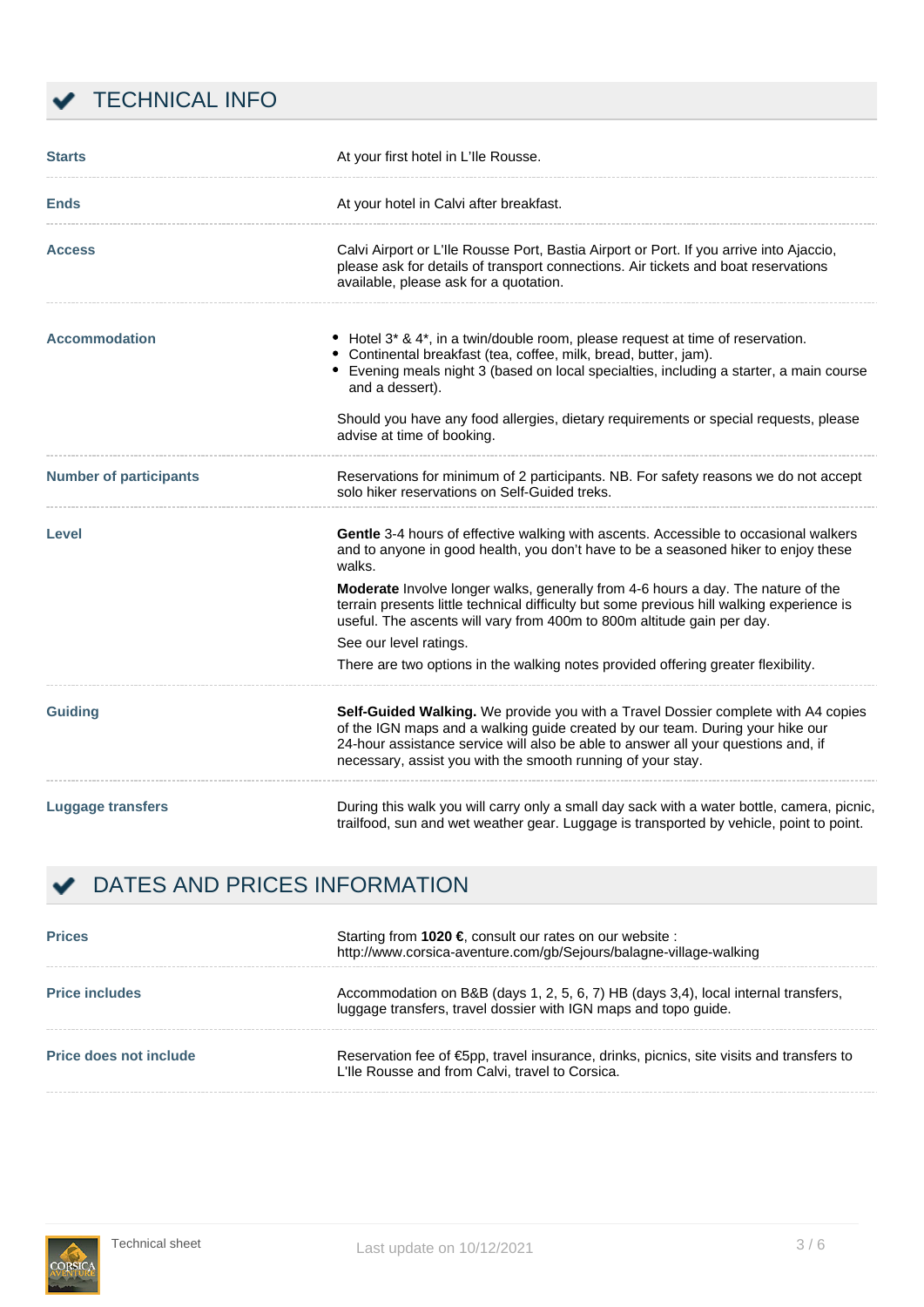#### **Preparing for your trip**

It is really important to get prepared physically for your trip. The more time you put in before you leave, the more you will get out of the walking. You should do regular aerobic exercise in preparation for your holiday. Walking regularly with a rucksack up and downhill is the best way to make sure you are fit enough and enjoy the trip to the fullest.

#### **Climate**

Set in the Mediterranean, 170km from France and 85km from mainland Italy, Corsica has a pleasant Mediterranean climate with hot dry summers and moderate dry, clear winters. Climate in the mountains is alpine rather than Mediterranean. Corsica is known for its micro climates, each valley can be different, with the proximity of the mountains and the sea often generating some stormy, unpredictable weather. Corsica also has one of the highest sunshine records in France, with around 7.5 hours a day throughout the year, making it the ideal destination for active outdoor adventures. It should be noted that mountains see significant snow in the winter, generally lasting into May on the highest slopes.

| Sun hours (Average)  | Jan           | Feb | Mar | Apr | Mav | Jun | Jul | Aug | Sep        | Oct | <b>Nov</b> | Dec        |
|----------------------|---------------|-----|-----|-----|-----|-----|-----|-----|------------|-----|------------|------------|
| Corsica              | 4             | 5   | 6   | 8   | 10  | 11  | 12  | 11  | 9          |     | 5          | 4          |
| London               | $\mathcal{P}$ |     |     | 2   | 4   | 5   | 6   | 7   | 6          | 6   | 5          | 3          |
| MaxTemperatures (°C) | Jan           | Feb | Mar | Apr | May | Jun | Jul | Aug | <b>Sep</b> | Oct | Nov        | <b>Dec</b> |
| Corsica              | 13            | 14  | 16  | 18  | 21  | 25  | 27  | 28  | 26         | 22  | 18         | 15         |
| London               | 10            |     | 6   |     | 10  | 13  | 17  | 20  | 22         | 21  | 19         | 14         |

#### **Forest fires**

During the summer months, in the event of high winds and in hot and dry conditions, forested areas can be closed to prevent fires. Areas at risk are closed for walkers in order to reduce the high risk to life. Access to these areas is prohibited during a stated time scale which could affect the walking itinerary. On certain routes including the GR20 & Mare e Monti, this could close consecutive stages, and prevent walking. Alternative itineraries may not be available.

#### **Rivers & Lakes**

Rivers and lakes may be a tempting spot for a dip on your walking holiday but you do so at your own risk. It is important to be aware of weather in the mountains around you that could suddenly and significantly change the water level and flow of a mountain stream. It is also important to remember that sudden immersion in cold water can produce a shock which can very quickly lead to drowning.

#### **Language**

Most people in this area of France speak French and know little English. In the villages you can still hear Corsican being spoken. It is good to learn some simple French phrases and greetings as this is always appreciated.

#### **Currency**

You will need to bring sufficient cash to cover your personal expenses, including picnics, snacks and drinks. Credit cards are sometimes not accepted in more remote villages. Cash machines can be found in only the larger towns.

#### **Travel to Corsica**

#### **Flights**

The price of our trips covers the land package only and does not include travel to the island. You will need to book flights which enable you to arrive on Corsica in plenty of time for your holiday, please ask regarding travel options or take a look at our travel page and make sure your trip is confirmed prior to purchasing flight tickets.

- **Air Corsica** (flights from London Stansted, Paris, Toulouse, Marseille, Nice, Lyon, Nantes, etc) [www.aircorsica.com](https://www.aircorsica.com/flights/)
- **Easyjet** (flights from Paris Roissy CDG, Lyon, Geneva, London, ...) [www.easyjet.com](http://www.easyjet.com)
- **British Airways** (flights from London Heathrow) [www.ba.com](http://www.ba.com)

#### **Overland & Sea**

There are a number of Overland options including self drive and taking the train, then the ferry. There are ports around Corsica including Ajaccio, Bastia, L'Ile Rousse, Propriano and Porto Vecchio with regular ferry services from mainland France & Italy.

- Corsica Linea & La Meridionale operate from Marseille. [www.corsicalinea.com](https://www.corsicalinea.com/eng) & [www.lameridionale.fr](https://www.lameridionale.fr/)
- Corsica Ferries operates from Toulon, Nice, Savone, Livorno & Sardinia. [www.corsica-ferries.co.uk](https://www.corsica-ferries.co.uk/)

#### **Getting about Corsica**

There are limited public buses and a good train service for getting travelling around the island. The train runs from Ajaccio via Corte to Bastia, with a branch line at Ponte Leccia for Calvi and the Balagne. Bus services are restricted and even in the summer months don't necessarily offer daily departures. A very comprehensive independent website in French and English Corsica Bus [www.corsicabus.org](https://www.corsicabus.org/index.html) show you the options available. Please ask for information on public transport, taxi and car hire options.

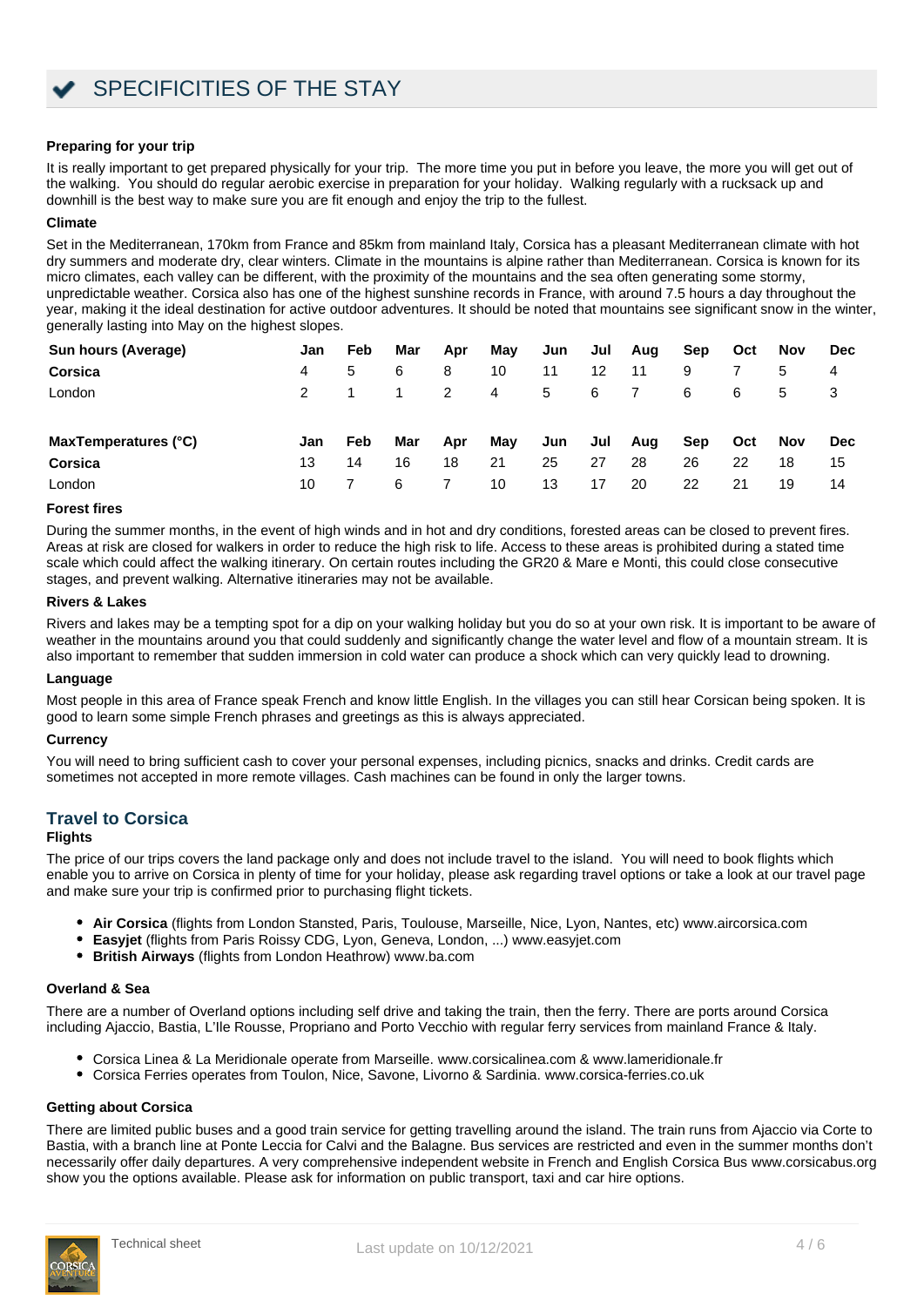

# **What to bring and pack**

**Equipment Warning** – Please note, there is no opportunity on this trip to buy new equipment. Ensuring you have the right gear is essential for your safety and the enjoyment of your holiday.

#### **Bags**

- Small day pack for a water bottle, camera, picnic and waterproof
- Rucksack or suitcase for main luggage (15kg max per person)

#### **For the walking**

- Good walking shoes with an excellent grip sole & Walking socks
- Warm fleece, Shorts or trousers, and T shirts
- Swim wear & Microfibre Towel
- Sun and rain protection including sunglasses, Sun hat and sun cream
- Waterproof jacket (hat and gloves optional)
- 2 Walking poles
- Platapus or camel bag (2 litres capacity) or water bottle
- Personal first aid kit with good blister protection
- For your picnics a good penknife & some plastic bags

#### **Relaxation time**

Trainers or open sandals, Warm Fleece and casual wear

#### **Picnics**

Where picnics are not provided, there are grocery stores available to purchase your picnic for the following day. At certain hotels, they can be provided at a supplement. If a pre-booked picnic is important to you, please de not hesitate to ask.

#### **Accommodation**

We try to describe our accommodation and their surroundings as accurately as possible. Although every effort is made to ensure the information is correct, some facilities may not be available at certain times of year, or at times when maintenance work is required or events are being held. Check in time is generally accepted as mid afternoon, with check out by 10am, earlier when a transfer involved. Half board is usually on a set menu basis and breakfasts are continental unless otherwise stated. The style and décor of each individual hotel accommodation will inevitably differ across our programmes.

#### **Communication**

As mobile phone coverage is sporadic across Corsica due to the mountainous terrain, there could be no coverage in more remote areas. We advise that you check with your operator that your phone is suitable for use overseas. If you are coming from the US, Australasia or Asia, it may be advisable to purchase a local SIM card.

#### **Early & Late season**

Towns and villages in Corsica may have limited facilities available at the beginning and end of season. If a destination has a year round local population you are likely to find supermarkets and grocers shops open throughout the season, but more seasonal activities including Restaurants, could be closed outside of the summer months.

#### **Wildlife, Insects & Pests.**

Mosquitoes, wasps, ants, and other insects are common in Corsica, and in the heart of the countryside, rodents, cows, goats, foxes and wild pigs are abundant and care should be taken around them, especially with food. There are no dangerous snakes in Corsica.

Bed bugs are becoming an increasing problem throughout the world. About 4mm (1/4 in) long, 2.5mm wide and a brown colour, they are notorious travellers, and holiday makers are the ideal way to spread infestation. Whilst bed bugs do not carry any known diseases, bites can be very uncomfortable and cause painful rashes in some people. Bed bugs can be in the simplest or most luxurious hotels and all hotelliers are well aware of these pests and are extra vigilant in the prevention of an infestation. If you do get bitten, you should assume that your belongings are carrying bugs and/or eggs. Once infested, bed bugs are very difficult to get rid of and on returning from the trek, you should always be aware that your luggage could harbour them. The presence of animals or insects in or near any accommodation is out of our control.

#### **Insurance**

Before you embark on this holiday you must be fully insured.